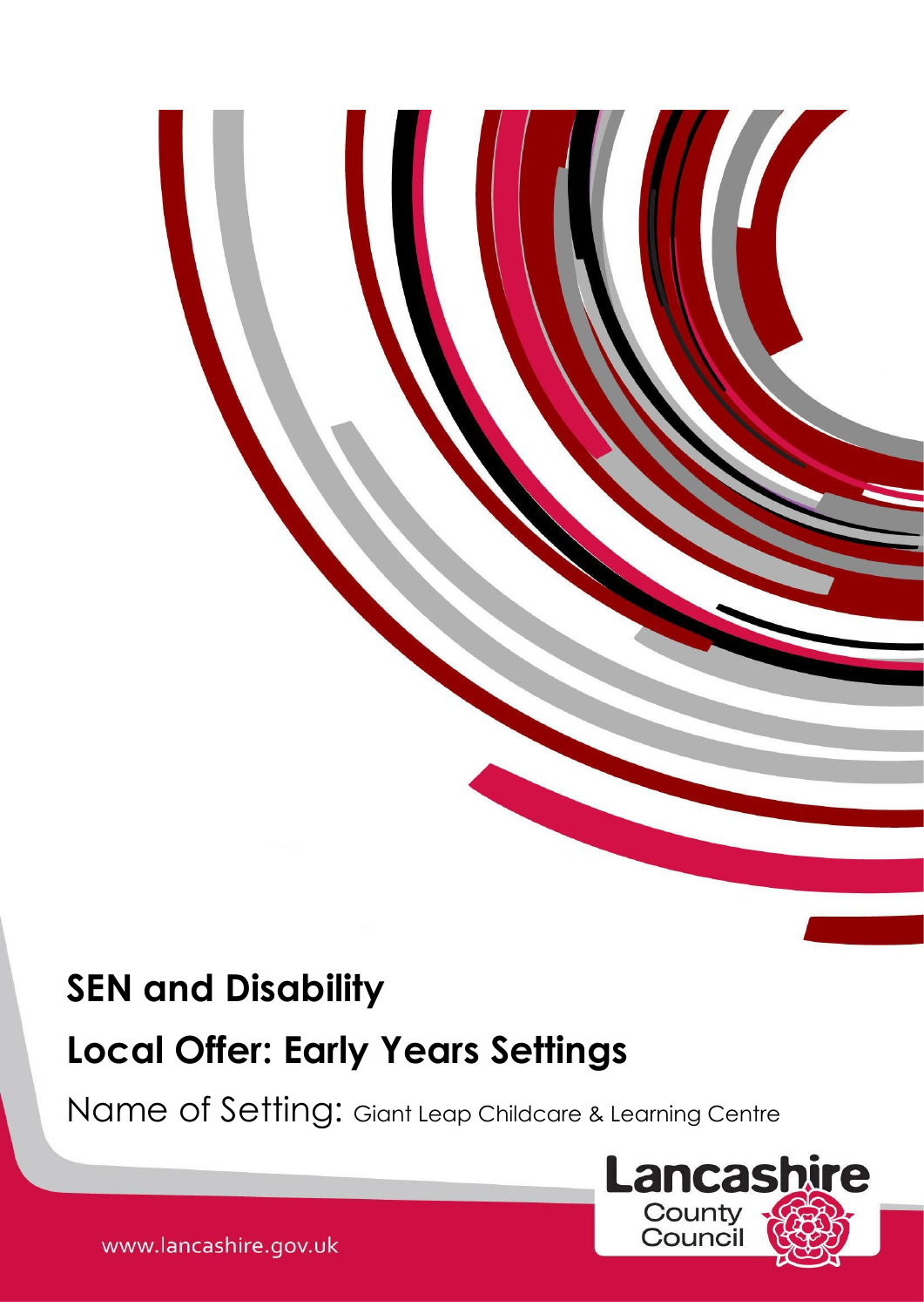| <b>Setting Name</b><br>and Address       | <b>Giant Leap Childcare</b><br>& Learning Centre     |            |         | <b>Telephone</b><br><b>Number</b>               | 01282 425893 |  |  |  |
|------------------------------------------|------------------------------------------------------|------------|---------|-------------------------------------------------|--------------|--|--|--|
|                                          | Coal Clough House                                    |            |         |                                                 |              |  |  |  |
|                                          | Coal Clough Lane,                                    |            |         |                                                 |              |  |  |  |
|                                          | Burnley, BB114NJ                                     |            |         |                                                 |              |  |  |  |
|                                          |                                                      |            | Website | www.giantleapchildcare.co.uk                    |              |  |  |  |
|                                          |                                                      |            |         | <b>Address</b>                                  |              |  |  |  |
| Does the settings                        | <b>No</b>                                            | <b>Yes</b> |         | If yes, please give details:                    |              |  |  |  |
| specialise in                            |                                                      |            |         | We support all children with a range of special |              |  |  |  |
| meeting the<br>needs of children         |                                                      |            |         | educational needs.                              |              |  |  |  |
| with a particular                        |                                                      |            |         |                                                 |              |  |  |  |
| type of SEN?                             |                                                      |            |         |                                                 |              |  |  |  |
| What age range                           | 0-5 years full day care                              |            |         |                                                 |              |  |  |  |
| of pupils does the<br>setting cater for? | 4-11 years holiday and before/after school provision |            |         |                                                 |              |  |  |  |
| Name and                                 | Mrs Jade Taylor                                      |            |         |                                                 |              |  |  |  |
| contact details of<br>your setting       | Tel. 01282 425893                                    |            |         |                                                 |              |  |  |  |
| <b>SENDCO</b>                            | Email: jade@giantleapchildcare.co.uk                 |            |         |                                                 |              |  |  |  |

We want to ensure that we keep your information up-to-date. To help us to do this, please provide the name and contact details of the person/role responsible for maintaining details of the Local Offer for your setting (this may be the SENCO, manager/supervisor or owner of the setting).

| Name of      | Jade Taylor – Senior Nursery Manager |              |                               |  |  |  |
|--------------|--------------------------------------|--------------|-------------------------------|--|--|--|
| Person/Job   |                                      |              |                               |  |  |  |
| <b>Title</b> |                                      |              |                               |  |  |  |
| Contact      | 01282                                | <b>Email</b> | jade@giantleapchildcare.co.uk |  |  |  |
| telephone    | 425893                               |              |                               |  |  |  |
| number       |                                      |              |                               |  |  |  |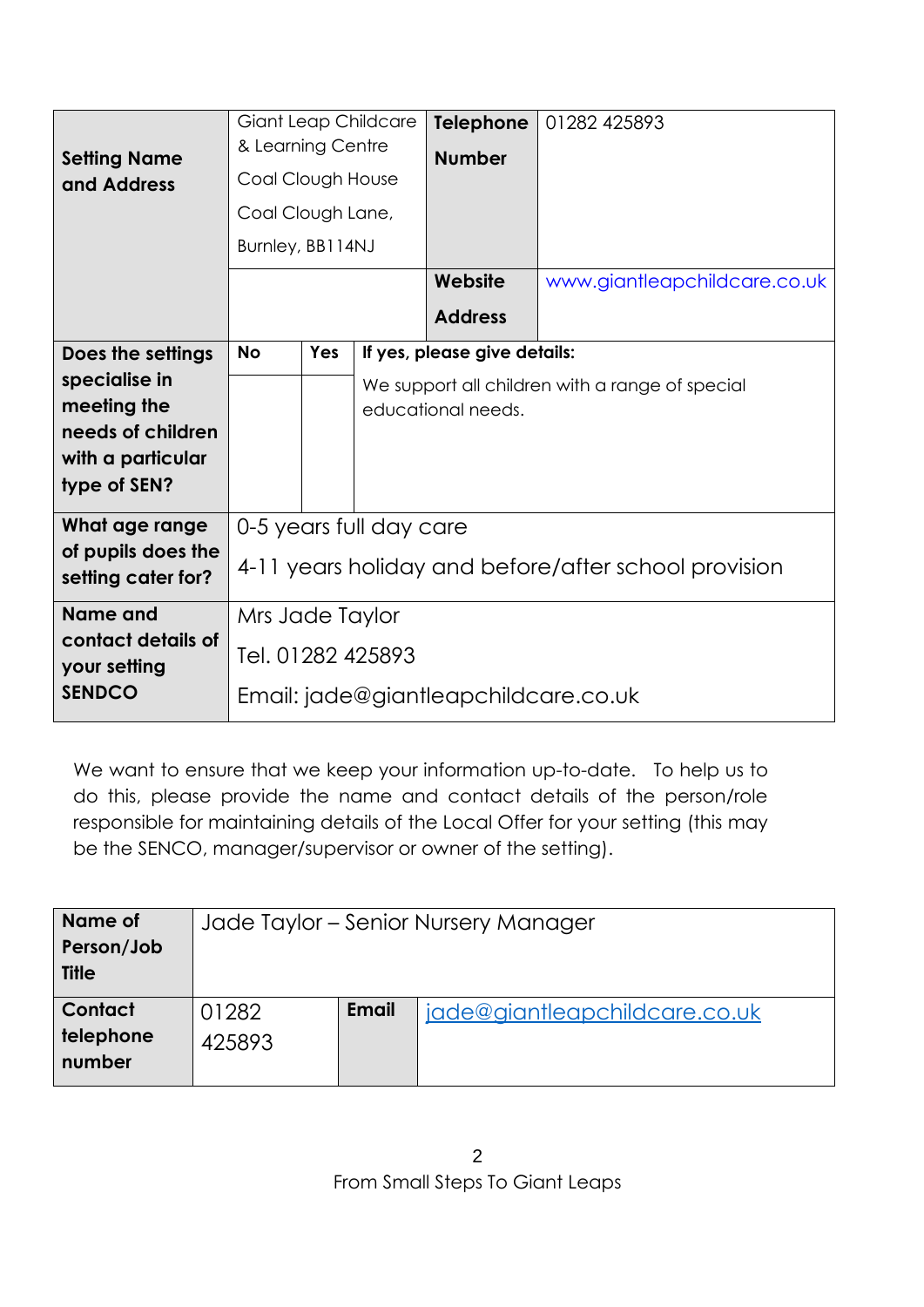## Promoting Good Practice and Successes

The Local Offer will give your setting the opportunity to showcase any good practice you have around supporting children with Special Educational Needs/Disabilities to achieve their full potential. If you have any examples of good practice or success stories, we would encourage you to include these on your Local Offer web pages. For reasons of confidentiality, please ensure you do not use any personally identifiable information when using case studies to illustrate your setting's experiences of supporting children with SEND.

I confirm that our Local Offer has now been published on the setting website.

| Please give the<br><b>URL for the direct</b><br>link to your<br><b>Local Offer</b> | www.giantleapchildcare.co.uk/policies/LO-<br>GIANTLEAPCHILDCAREANDLEARNINGCENTRE.pdf |             |           |  |  |  |  |  |
|------------------------------------------------------------------------------------|--------------------------------------------------------------------------------------|-------------|-----------|--|--|--|--|--|
| <b>Name</b>                                                                        | Mrs Jade Taylor                                                                      | <b>Date</b> | 25/4/2020 |  |  |  |  |  |

**Please return the completed form by email to:** 

**[IDSS.SENDReforms@lancashire.gov.uk](mailto:IDSS.SENDReforms@lancashire.gov.uk)**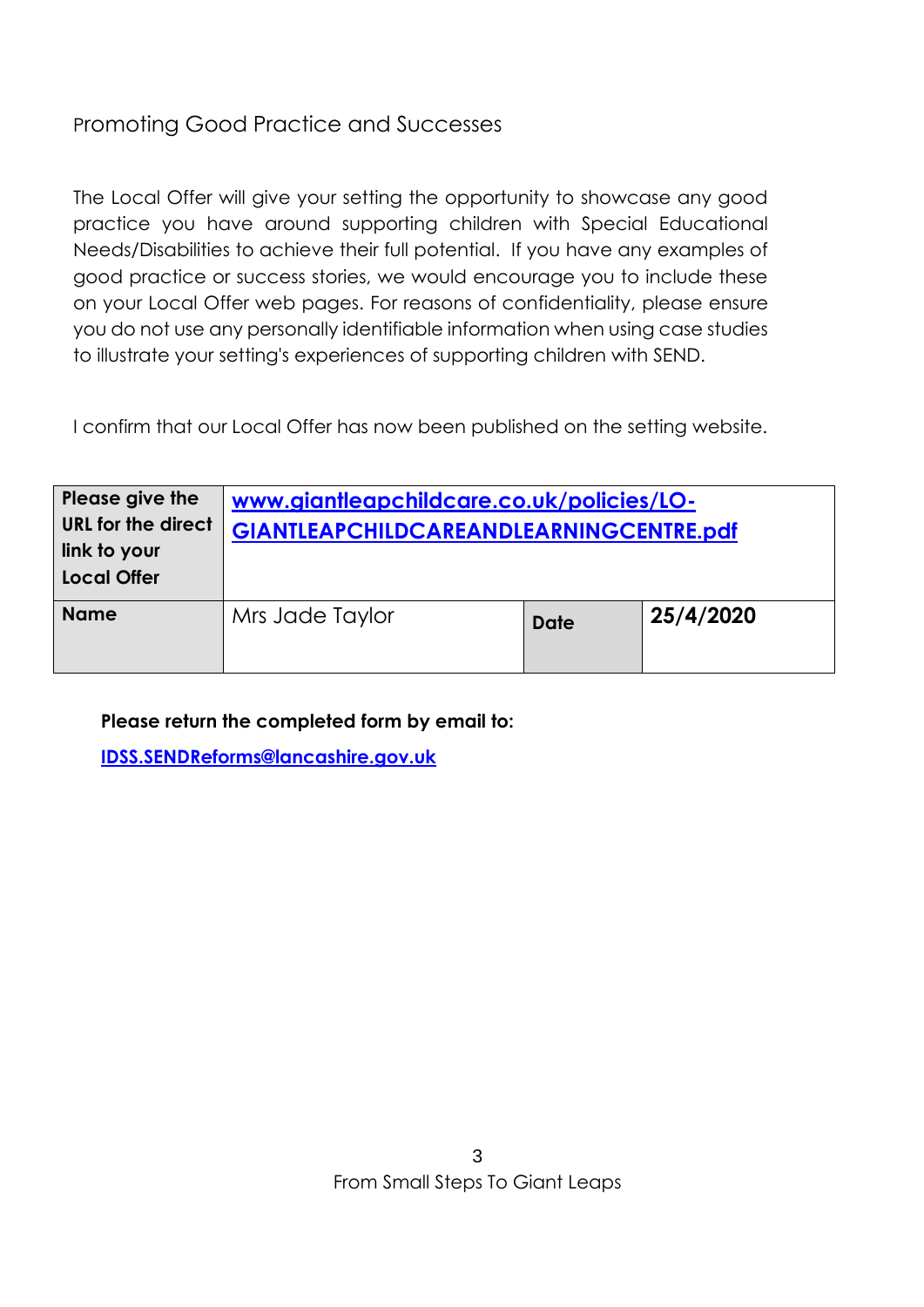#### **The Setting**

#### **What the setting provides.**

Giant Leap Childcare and Learning Centre is a large, bright and spacious nursery, which has been specifically designed in order to provide the highest standards of care and education from 0-11 years. Our setting is staffed with qualified experienced and enthusiastic practitioners who are dedicated to giving babies and young children the best possible start.

We take children from 0 months to 11 years. The setting is open all year round offering flexible wraparound care, before/after school care and holiday clubs, depending on the needs of children and parent/carers.

Giant Leap Childcare and Learning Centre's approach is:

To provide care and education that is tailored to your child's specific needs, routines, interests and abilities in order to enable them to expand their learning in a fun, caring and secure environment.

Give children as many new, interesting and stimulating experiences as we can, to develop their knowledge, imagination and personality and help them grow into confident individuals. Using the power of play to achieve outcomes for children.

Support children's learning journey by providing each child with their own key person and caring team who get to know each unique child and encourage different aspects of their ability and personality.

Provide children with freedom and fresh air every day through free flow and access to outdoor play.

Encourage a love of good, nutritious food with freshly prepared home cooked food by our award-winning chef.

We support children's play and learning in all areas of provision and encourage children to try new things every day. The access to our outdoor play area allows your child to choose whether they would like to be indoors or outdoors.

"All children have excellent opportunities to play and learn in the outdoor environment, with free access from inside to outside available for the majority of children. The outdoor play space is a real strength of the nursery. All children use the outdoor play spaces with confidence and great enthusiasm" Ofsted 2013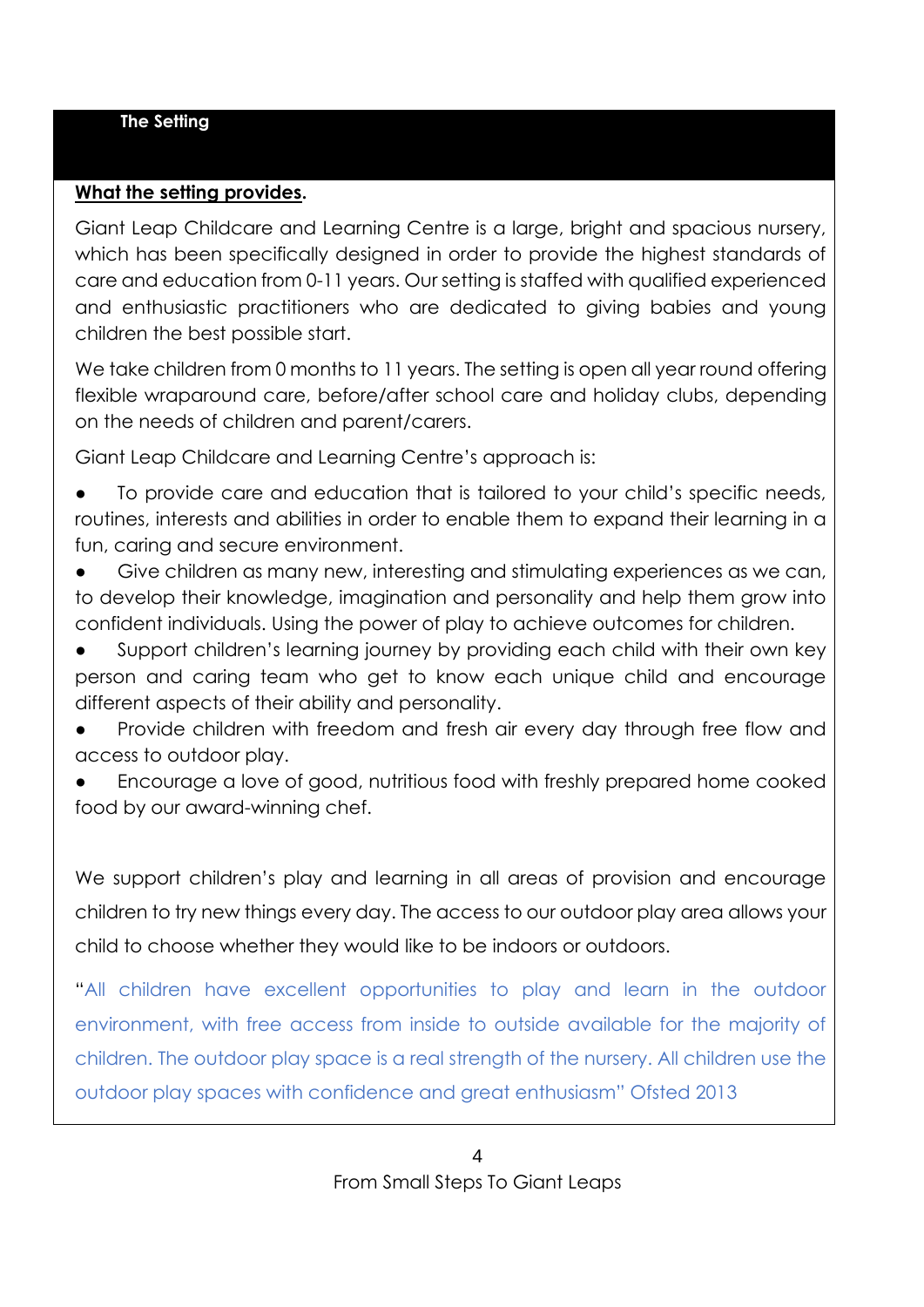Through their everyday activities, children at Giant Leap are taught the value of friendship, honesty, fairness and respect for others with our staff promoting diversity and equal opportunities through a variety of celebrations and festivals.

Security is naturally of paramount importance both for parents and us. Our newly refurbished premises have been designed with security in mind. We are set in our own private grounds, surrounded by woodland, giving maximum opportunity for children to access their natural environment outdoors and take part in regular exercise in a safe and securely gated environment. Children of all ages and abilities have access to our extensive outdoor facilities on a continuous basis throughout the day as well as an outdoor learning centre and forest school. We have installed CCTV throughout the building and outdoors as well as security lights and gates.

We have supported children with a wide range of needs. These include liaising with professionals to support the individual needs of the child. These include:

- Asthma
- Visual Impairments
- Mobility issues
- Hearing impairment
- Speech and language
- Genetic disorders
- Achondroplasia
- Moderate hearing loss

We support and fully encourage a partnership with all our parents, as we believe this is essential for your child's development and happiness. This builds confidence and peace of mind for our parents. This is why we have set up a parent committee and often have parent volunteers getting involved in the nursery's day to day activities and/or taking part in trips and outings.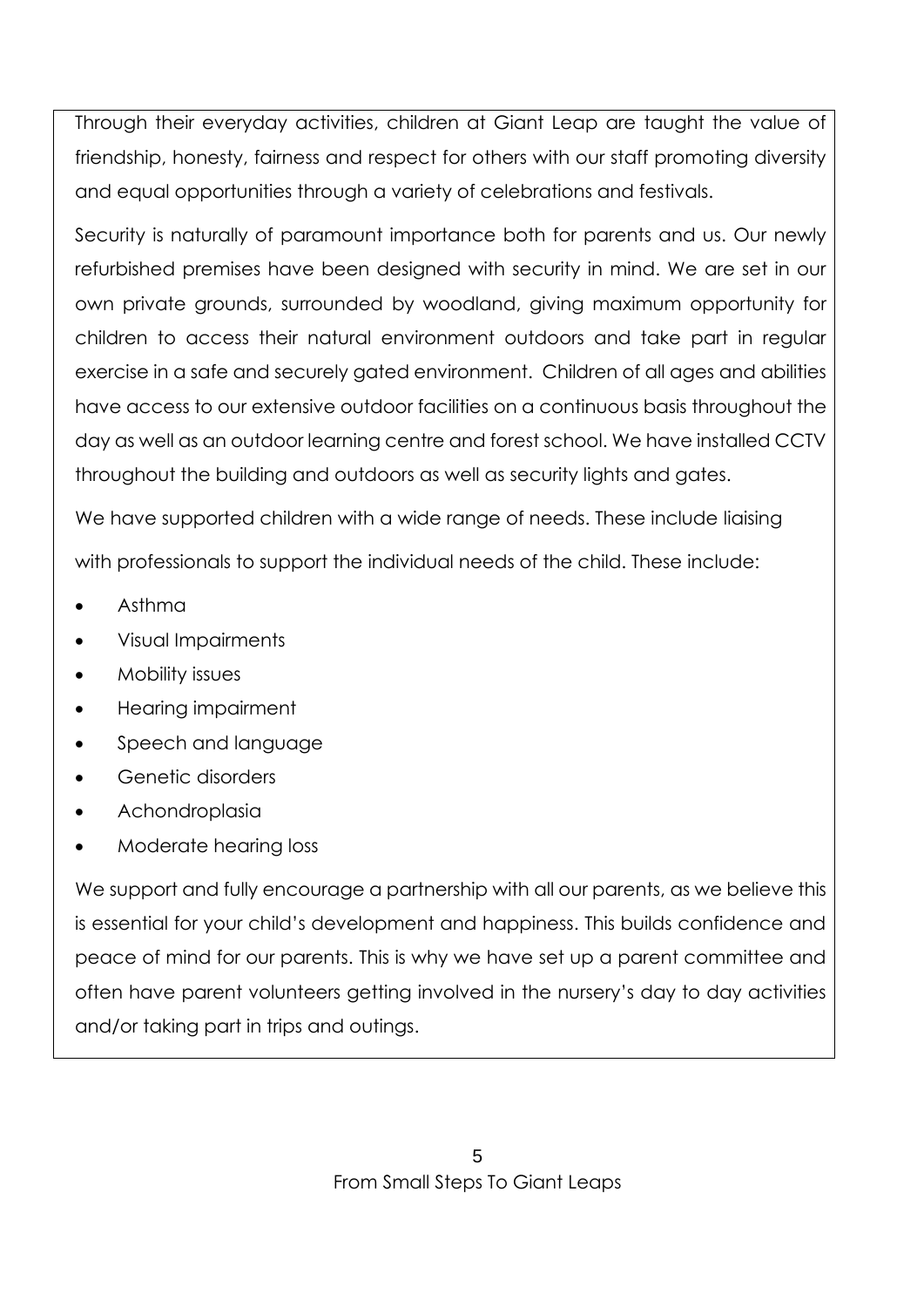#### **Accessibility and Inclusion**

#### **What the setting provides**

Giant Leap Childcare and Learning Centre is situated in its own private, gated grounds. The setting is easily accessible by car, bus, train or foot. The setting's car park has 42 parking spaces for visitors and is of tarmac surface hence readily available for prams and wheelchairs.

The car park covers a large surface area and is equipped with pelican crossings for pedestrians and has disabled parking opposite the nursery entrance. On entering the building, there are ramps for wheelchair access and a hand rail for stability.

The whole setting has wide corridors and wide doors into all rooms and some of the rooms interlink. All rooms have access to their own toilet and nappy changing facilities. The ground floor area is accessible via one wide corridor and has separate toilets for male and female staff/visitors. In addition, there is a disabled toilet located on the ground floor with changing facilities.

We operate free flow access for playing indoors and outdoors with the outdoor area being accessed via a level surface directly off each room. The outdoor environment surface is a mixture of path, grass and gravel areas.

All resources, equipment and furniture indoors and outdoors can be height adjusted and are arranged at child's level and are wheelchair accessible. Resources within the room are clearly labelled with pictures and words; we also operate visual timetables within each provision area for children to use.

Additionally, we have specialist sensory resources available for children who need additional opportunities.

"Children display high levels of self-confidence and self-esteem as they confidently explore the wonderful learning environments indoors and outside. Furthermore, children have many exciting opportunities outdoors to practise their physical skills, test out their ideas and explore the natural world." Outstanding Ofsted, 2018.

Parent Information boards are located throughout the nursery, clearly signposted and contain information about the setting, including some policies and links to the Early Years Foundation Stage. We also have information boards containing information about activities, events at the setting and in the local area, such as the local children's centre and Ofsted related information. Upon request we provide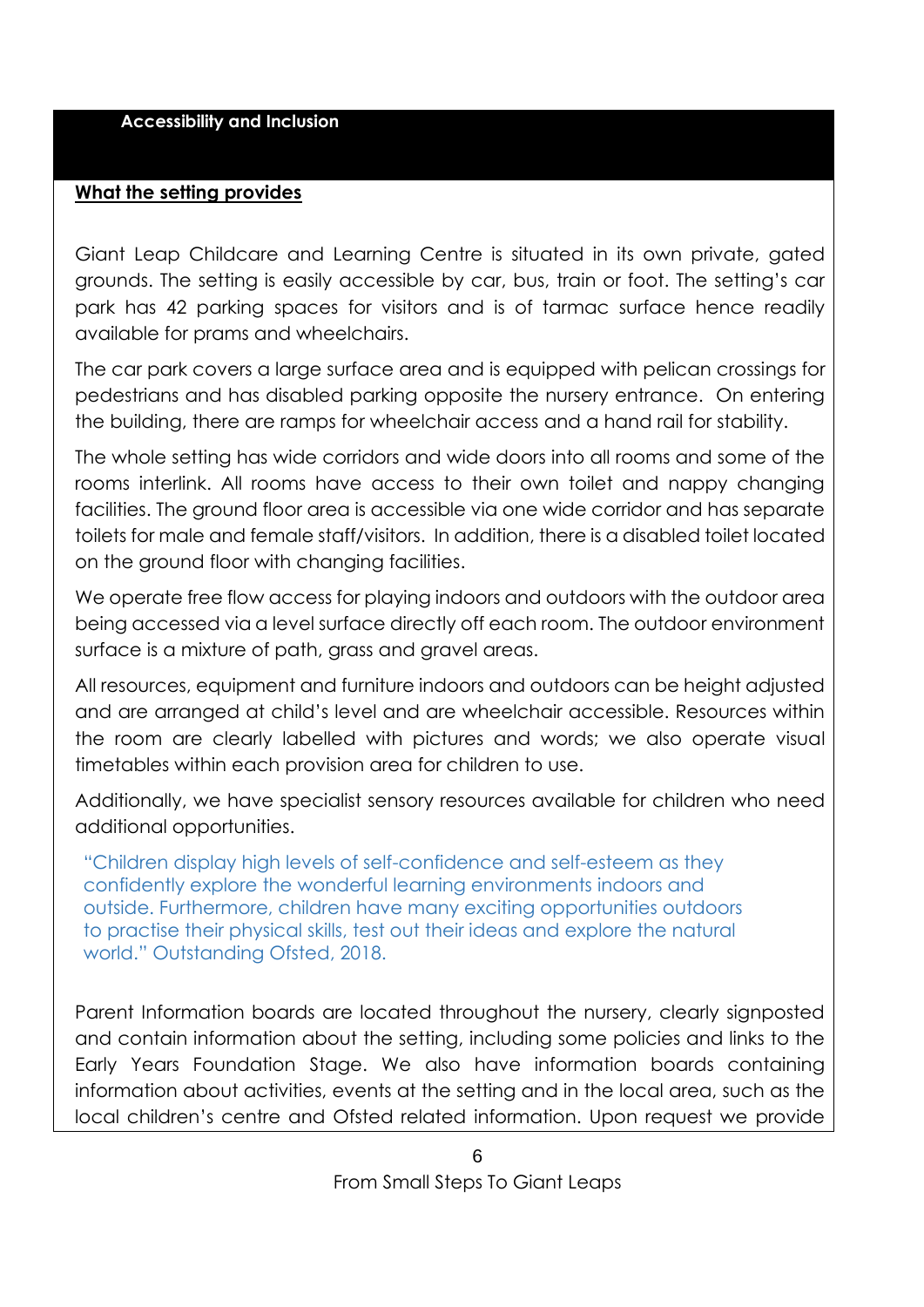information in any additional or alternative formats and we will accommodate on an individual needs basis. We also have multi-lingual staff and print information in different languages other than English upon request.

All information about the day care service is made accessible to any parents/carers with English as a second language, with sight or hearing difficulties or any other difficulty which makes receiving information by usual means ineffective. Giant Leap Childcare and Learning Centre operates an open-door policy in person, by email and telephone. Please read out 'Parents/Carers as Partners Policy':

[http://www.giantleapchildcare.co.uk/policies/7.1.Parents\\_and\\_Carers\\_as\\_Partners.](http://www.giantleapchildcare.co.uk/policies/7.1.Parents_and_Carers_as_Partners.pdf) [pdf](http://www.giantleapchildcare.co.uk/policies/7.1.Parents_and_Carers_as_Partners.pdf)

## **Identification and Early Intervention**

Giant Leap Childcare and Learning Centre is continually committed to working alongside parents in the provision for the child's individual learning needs to enable us to help the child to develop to their full potential. The nursery's committed to working with any child who has a specific need and/or disability and making reasonable adjustments to enable every child to make full use of the nursery facilities. All children have a right to a broad and well-balanced early learning environment.

"Staff develop remarkably strong relationships with children, parents and other professionals involved in their learning and care. They actively seek, value and act on their views and opinions and robustly share information. This highly effective partnership working vastly increases outcomes for all children." Outstanding Ofsted, 2018

If your child has an additional need then a team around the family meeting will be held with other agencies that are involved. We ensure that any child with additional needs have a care plan in place to support their learning and independence whilst at Giant Leap. This also ensures that your child's key person is aware of what to do in an emergency and how to support your child whilst accessing all areas.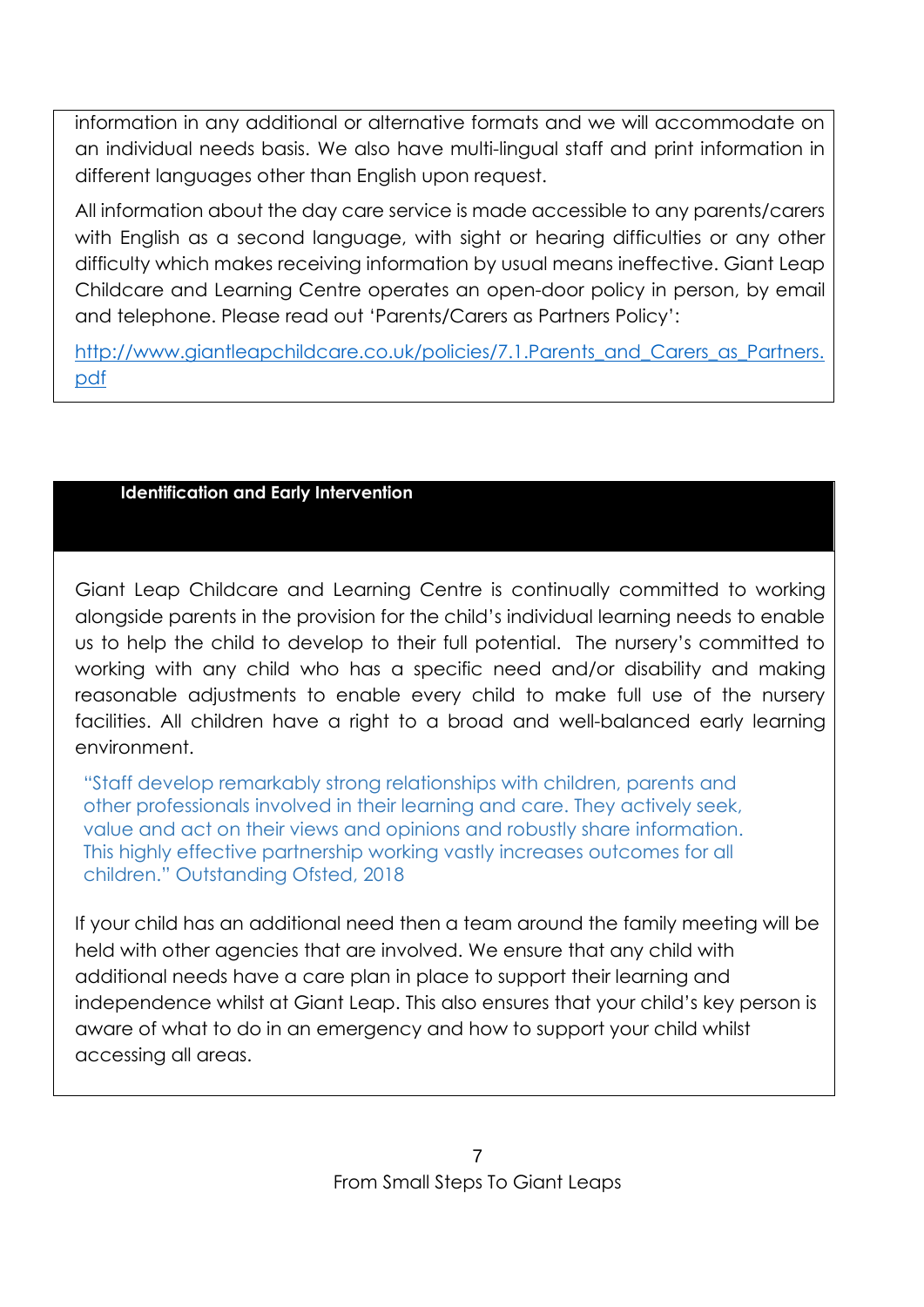Photos and observations are shared regularly on ParentZone and we hold 2 parent conferences a year to share information with parents. We share knowledge on of the child's progress and discuss in depth the learning that we have observed.

At the age of 2 every child has a progress check with their early education setting and a health and development check with their health visiting team. Your child's key person will complete and share the 2-year check. The information is gathered through observations and the relationship that your child has with their key person. If there are any concerns about your child's development Giant Leap will work alongside you and your health visitor to help your child make progress.

We support speech and language in numerous ways throughout the nursery. Children are given the opportunity to take part in "Ginger Bear", this is a daily shortterm intervention to support speech and language. Some children may be invited to join in with our speech and language programmes if we feel that your child needs additional support. We also hold a "Simon Says" group weekly in which a small group of children work together to enhance their communication and language, the group also provides information to parents and carer on how they can support speech and language at home.

A Targeted Learning Plan may be put into place to support your child. This is so practitioners are responsible for planning specific, targeted opportunities and expiries. We evaluate targeted learning plans ever 6- 8 weeks so that we can continue with the child's progress or consider whether additional help may be needed to support your child's learning development whilst here at Giant Leap. If other agencies need to work in partnership with us to ensure the best outcome for your child then we would always seek parental consent and work closely with you to support your child.

Please read our Special educational needs policy and Inclusion and Equality Policy: [http://www.giantleapchildcare.co.uk/policies/1.6.SEN\\_Disabilities.pdf](http://www.giantleapchildcare.co.uk/policies/1.6.SEN_Disabilities.pdf) [http://www.giantleapchildcare.co.uk/policies/1.2.Inclusion\\_and\\_Equality.pdf](http://www.giantleapchildcare.co.uk/policies/1.2.Inclusion_and_Equality.pdf)

If additional support is required a request for guidance is submitted to work alongside external agencies of our Lancashire Inclusion team. Which professionals we currently work with: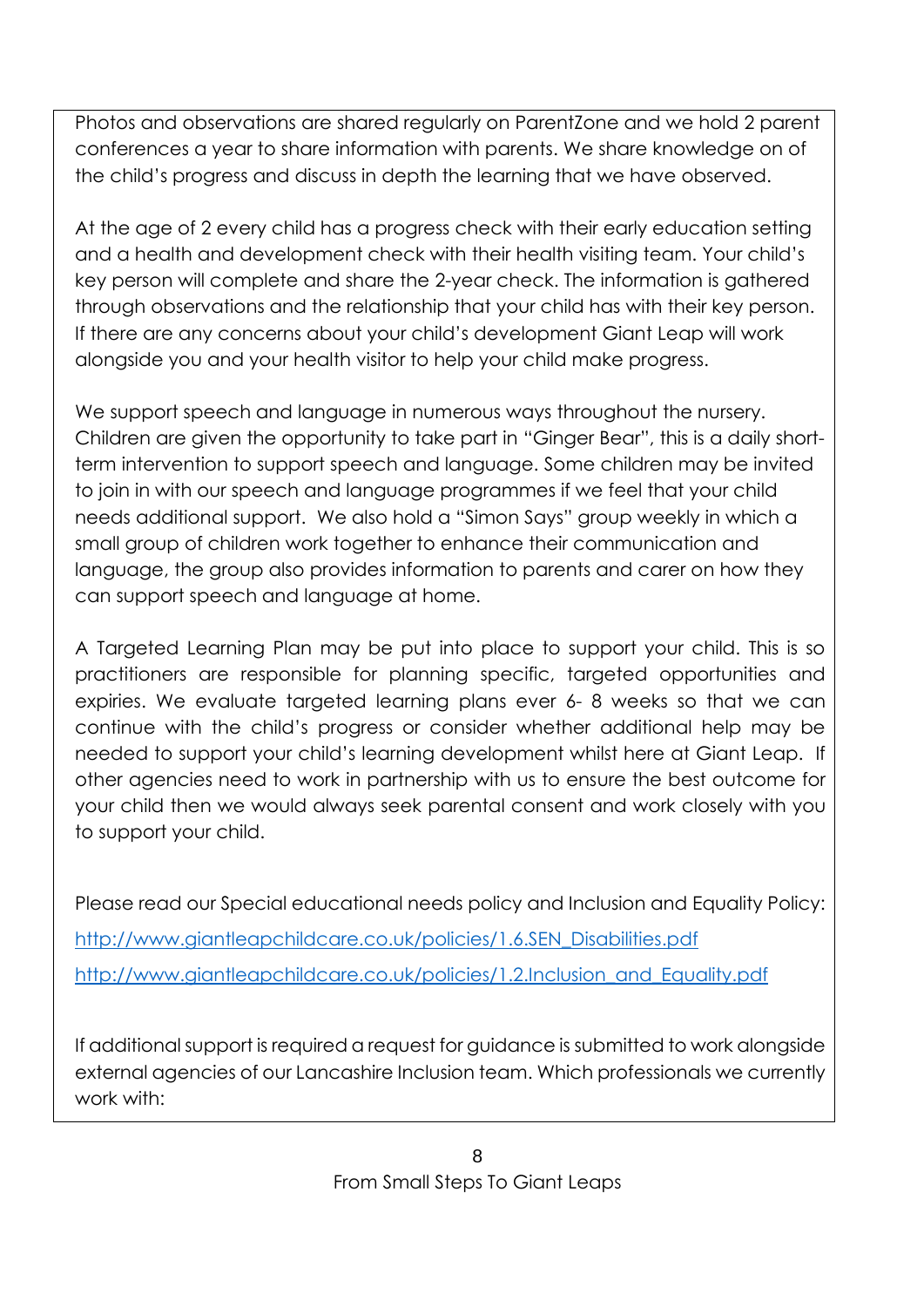- Occupational therapist.
- Physiotherapist.
- Specialist teacher.
- Community Nursery Nurse.
- Speech and language therapist.
- Health visitor.
- Local children's centre.
- Portage home Visitors
- Portage Teachers
- Paediatricians

## **Teaching and Learning Part 1 – Practitioners and Practice**

## **What the setting provides**

We operate within the government's Early Years Foundation Stage (EYFS), a learning and development framework with an emphasis on children's learning through play. EYFS identifies the individually, efforts and achievement of children and recognises that learning and development takes place during all activities.

[http://www.foundationyears.org.uk/files/2012/03/Development-Matters-FINAL-](http://www.foundationyears.org.uk/files/2012/03/Development-Matters-FINAL-PRINT-AMENDED.pdf)[PRINT-AMENDED.pdf](http://www.foundationyears.org.uk/files/2012/03/Development-Matters-FINAL-PRINT-AMENDED.pdf)

When starting your journey at Giant Leap Childcare and Learning a member of our team is linked to your child and family. This allows your child and family to build a strong, trusting relationship with a member of staff who ensures your child's needs are met fully and tailored experiences and activities which are relevant, interesting and appropriate for your child's age and abilities. The key worker will also keep a learning journal in which we record your child's achievements through their time with us.

Activities are personalised and adapted to suit the needs of your child. Practitioners with in the rooms are aware of how to differentiate activities to meet he needs of all children. All Practitioners promote independence and each child is encouraged to be independent and "Risk take". A key person system is in place throughout the nursery in which they work in partnership with parents.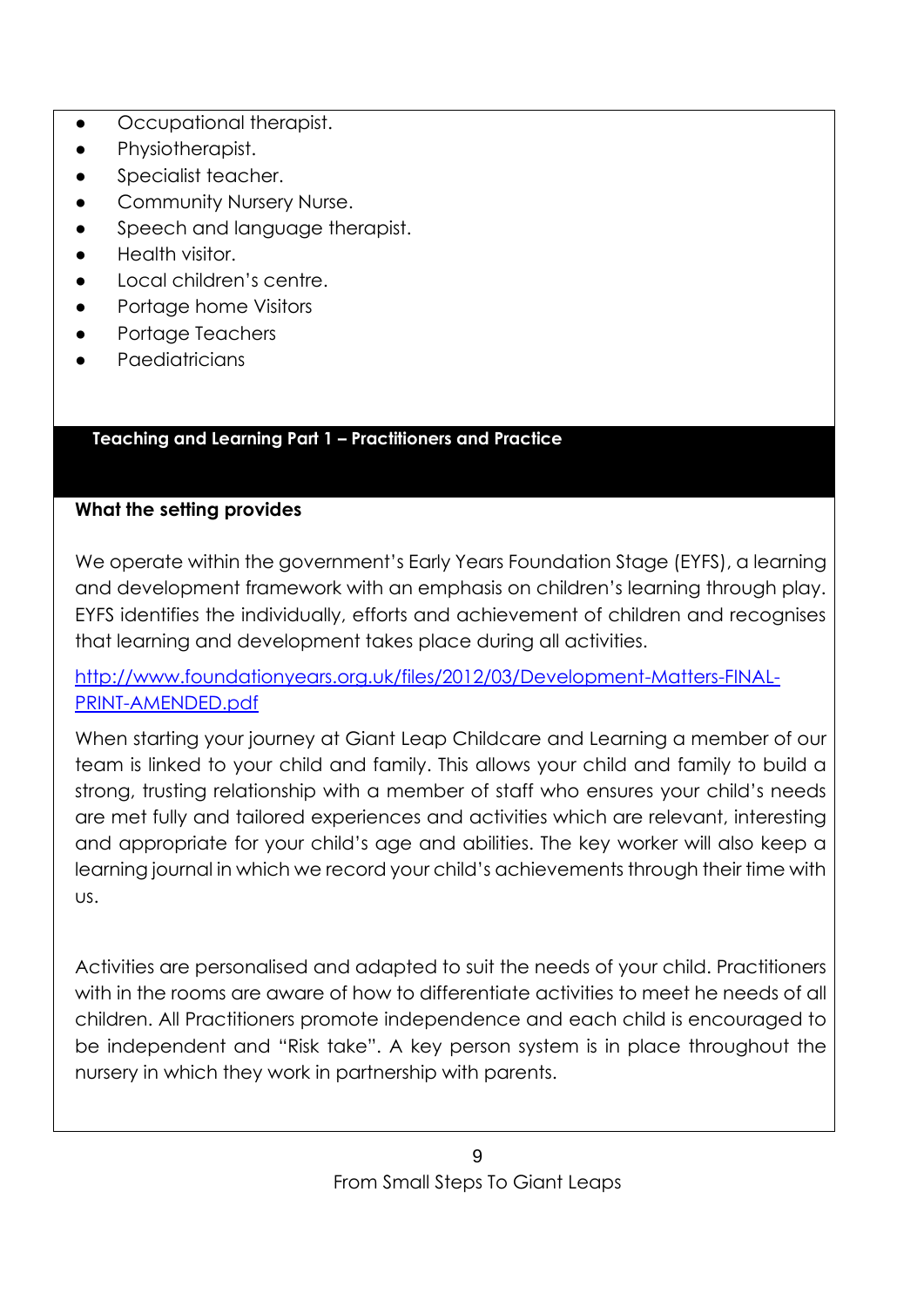#### **Teaching and Learning Part 2 - Provision & Resources**

#### **What the setting provides**

The nursery is committed to working with any child who has specific needs and/or disability and making reasonable adjustments to enable every child to make full use of the nursery facilities. All children have a right to a broad and well-balanced early learning environment.

At Giant Leap Childcare and Learning Centre we offer a broad range of resources to build on children's previous experiences, knowledge, understanding and skills, and provide opportunities to develop in the six areas of learning:

- Personal, social and emotional development.
- Communication and language development.
- Physical development.
- Literacy.
- Mathematical development.
- Understanding the World.
- Expressive arts and design.

Areas within each room are clearly labelled with pictures and words, for children to freely access.

Providing resources in each area of learning, children with additional needs are supported individually with further resources and time to achieve their targets. Practitioners ensure a period of time is spent with each child to support them. Practitioners have access to stage appropriate resources from other rooms within nursery to help children achieve their full potential.

Giant Leap Childcare has access to a wide variety of resources. Any additional funding is used to offer additional support or resources to enhance learning and to further provide safe environment. We have strong staff: child ratios and also use funding to further support children within the setting. Access plans and individual induction plans may be used to support children comfortably into the setting.

Children have opportunity to take part in regular outings and trips, alongside parents' wishes. Whether within the grounds, local community or further afield, parents are involved at every stage and every child will be invited to come along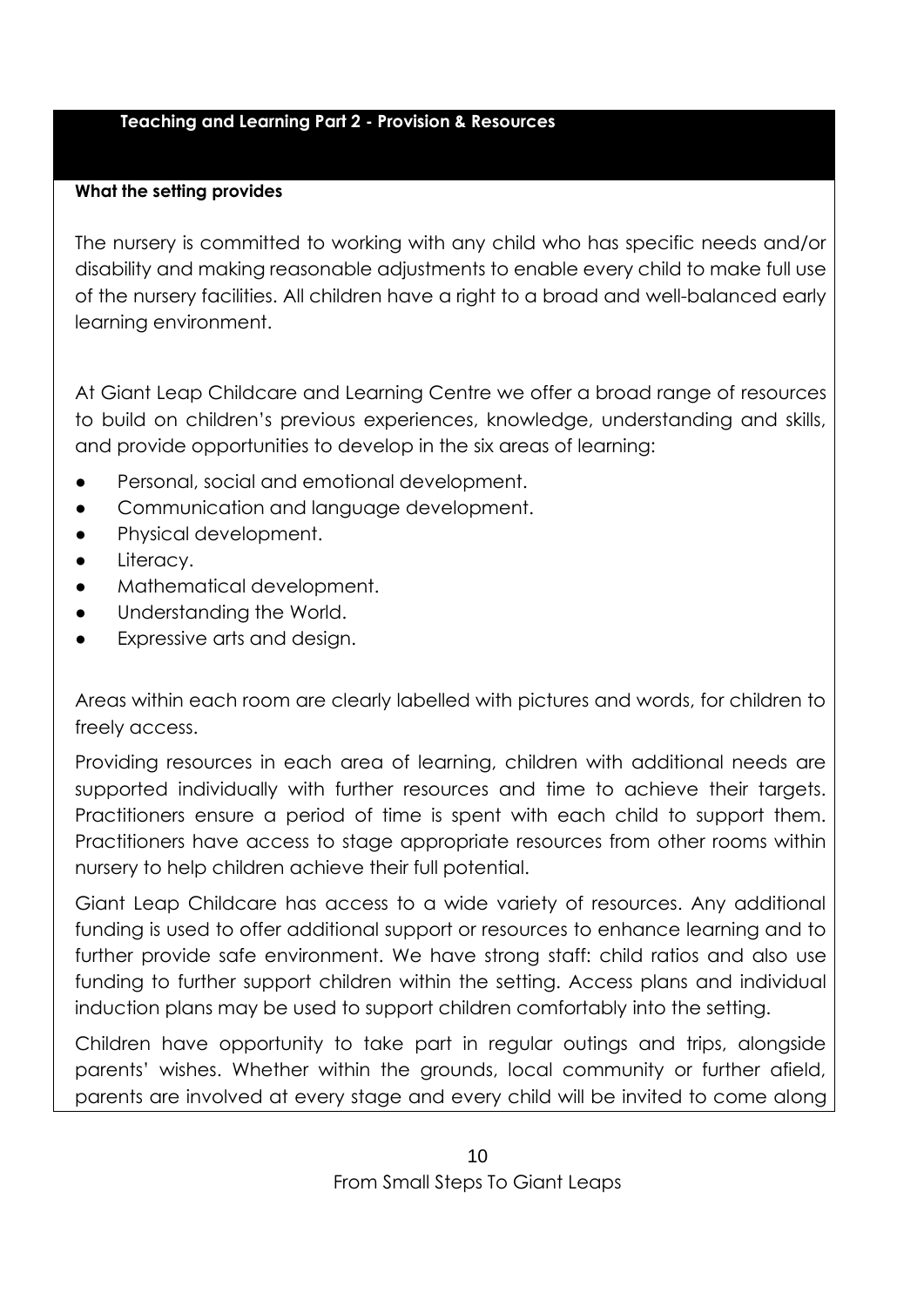with the additional support and adjustments put in place, if necessary. Parents always have the option to join us.

As part of their learning and development, children at the nursery undertake a range of local outing including walks and visits etc., off the premises. Permission will be sought for your child to be included in such outings. Outings and visits are planned to complement and enhance the learning opportunities inside the nursery environment and extend play opportunities for children.

Please read Giant Lead the Visiting and outings policy.

[http://www.giantleapchildcare.co.uk/policies/1.10.Visits\\_Outings.pdf](http://www.giantleapchildcare.co.uk/policies/1.10.Visits_Outings.pdf)

A member of management will always be present on trips outside if the setting and another member of staff will also be designated when on outings to support children with additional/physical disabilities.

## **Reviews**

## **What the setting provides**

## What support can we offer?

At Giant Leap Childcare and Learning Centre we have built good relationships with parents and carers. On a daily basis staff and parents talk when dropping off and collecting children this is done verbally and via daily communication diaries and parents boards. Room managers and deputy room managers are available to speak to throughout the sessions. Our open-door policy ensures practitioners are readily available for you to share any concerns about your child's development no matter how big or small.

After a significant period of time a request for external services may be needed which is a decision taken by the SENDCO and colleagues, in consultation with you, this is known as a Request for guidance. One a request for guidance is submitted with Lancashire County Council the Inclusion teacher will visit the child on three occasions. This is completed with both parents and professionals.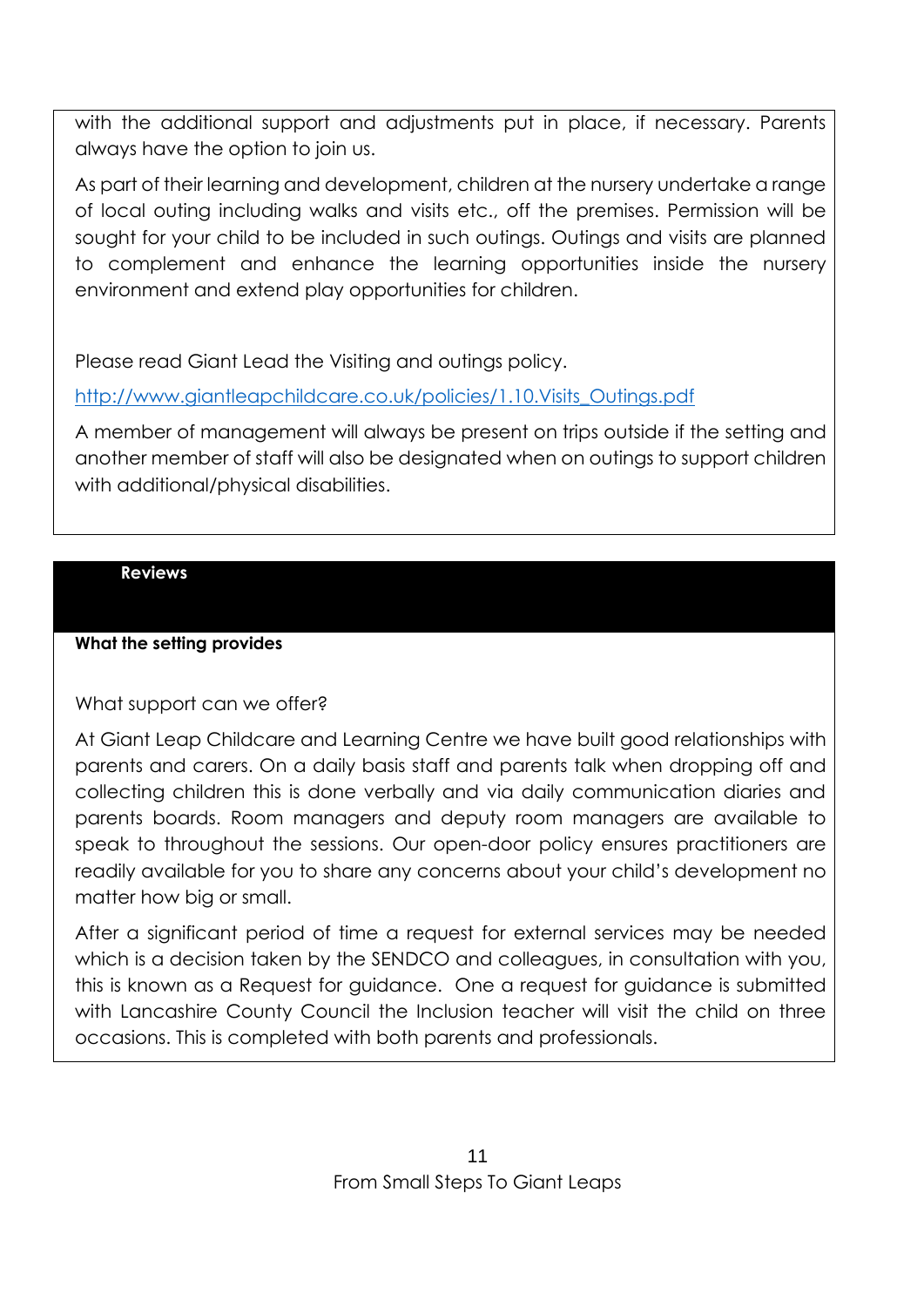On transitioning to school an All About Me Profile is completed and sent to your child's school to complete the next stage in their journey, alongside a transition document relating to the EYFS framework.

Our Special Education needs provision is detailed in our Special Educational Needs Policy. We have also completed provision mapping to identify ways in which we can support all children in the setting. Provision mapping is set out into three sections. The first wave is how we support all children, wave two for children who may need extra support or targeted learning and wave three is for children you require intervention or specially designed equipment or resources.

## **Transitions**

## **What the setting provides**

How children are supported through the nursery?

When your child starts their journey at Giant Leap Childcare and Learning Centre, we offer a number of settling in visits and can offer a home visit for the child and the key person to become familiar with each other before they start nursery. This offers your child a sense of security and recognition of a familiar face when starting their visits.

When starting Giant Leap a parental agreement is completed alongside and an 'All about me' document. This document ensures practitioners get to know your child with the information given.

Each child is offered a minimum of three visits, to become familiar with nursery life. You as, Parents/guardians will stay with your child on their first visit to discuss any individual needs and routines they may have. This session usually last for 45 min to an hour.

Starting school is an important transition and your child may feel anxious or distressed. The nursery will do all it can to facilitate a smooth move and minimise potential stresses. The nursery will provide a variety of resources that relate to school e.g. uniform to dress up in, photographs of schools they may attend and lunch boxes. We will invite school representatives into the nursery to introduce them to the children and try and visit the schools. We will try to enable other ways to support the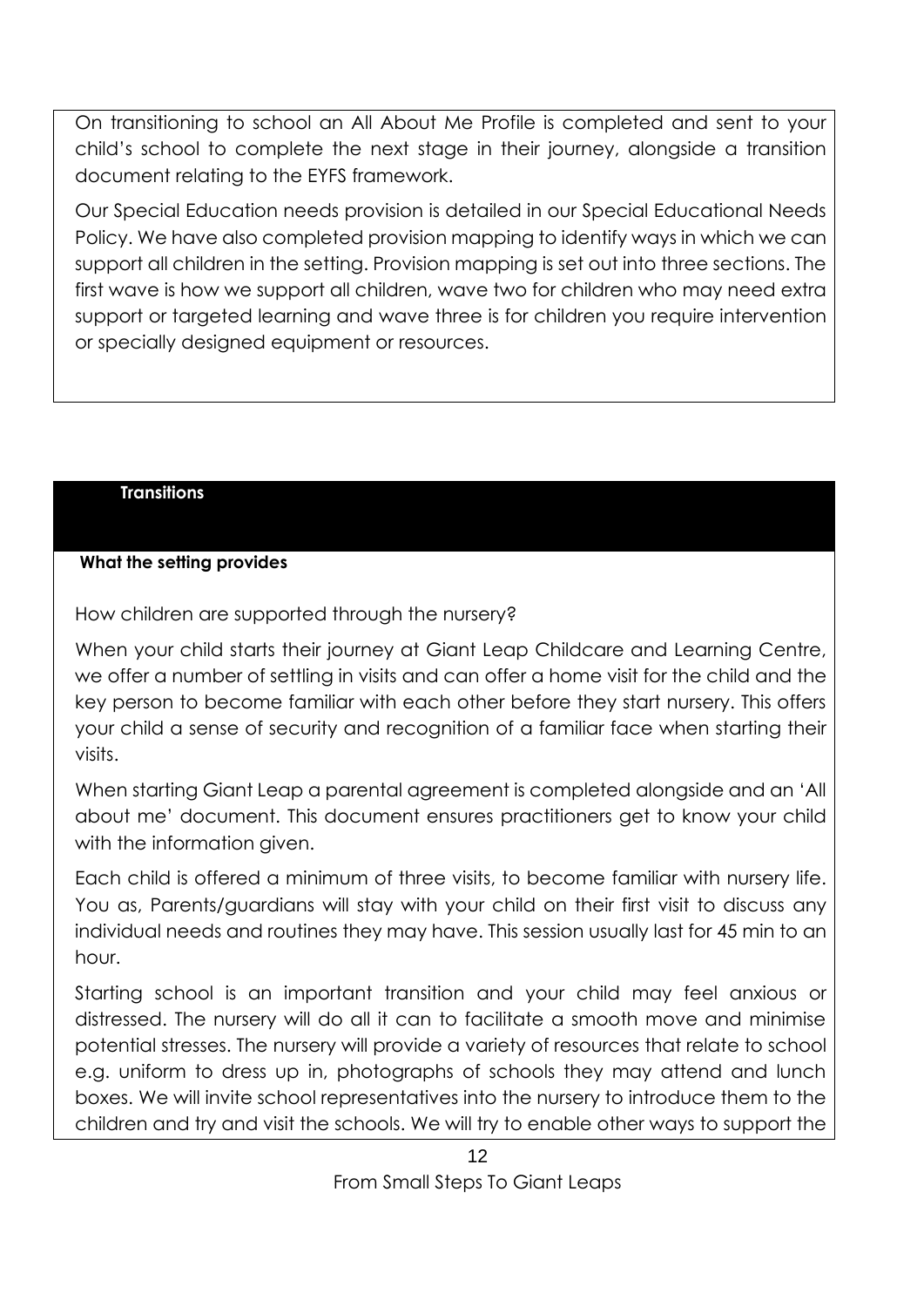transitions to school e.g. inviting previous children who have moved to school to talk about their experiences. Visits to the school will be planned with the key person. Giant Leap will ensure a comprehensive report and transition document is produced on every child starting school to enable teachers to have a good understanding of every child received. This will include:

- **Interests**
- **Strengths**
- Level of understanding in key areas.

This will support continuity of care and early years learning.

"Transitions for children moving on from nursery to school are eased as the nursery is building relationships with local schools. Partnerships with other agencies, such as portage, speech and language therapists and early year's teachers and well developed and used well to support children with special educational needs and/or disabilities. Parents have high levels of regard for the service provided and feel the nursery values their opinions highly" Ofsted 2013

Giant Leap has developed strong links with schools across Burnley and meet with the reception teachers to ensure your child has a smooth and successful transition to school. If your child has additional needs, we hold transition meetings to ensure all relevant information is shared and that the school is fully informed and prepared.

#### **Staff Training**

#### About our team-

Giant Leap is led by Jade Taylor, who holds Early Years Professional Status and is a Lead Practitioner for Lancashire alongside our Early Years Consultants. Giant Leap is staffed with qualified and enthusiastic staff. We have 59 Early Years Practitioners at Giant Leap of whom 44 are level 3 or above. We also have some apprentices within childcare (levels 2 and 3) and also Business Administration and Support Staff. We have a detailed induction and training programme when staff join our team. All staff are paediatric first aid trained.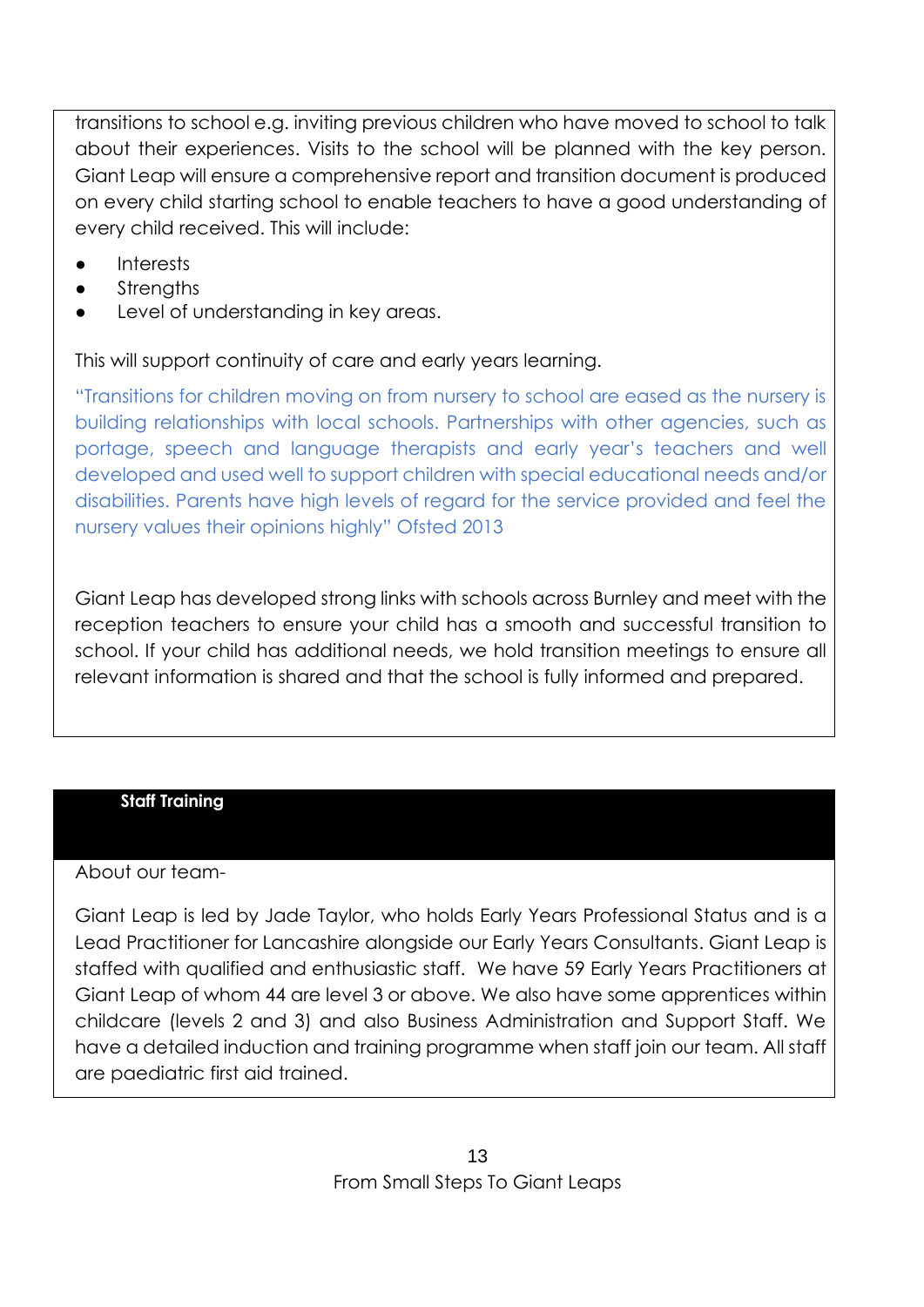Giant Leap have practitioners who have accessed a wide range of courses including ECAT, British Sign Language, Mental Health and Well-Being and Managing behaviour in Early Years Settings.

"Outstanding and inspirational leadership motivates and drives the excellent staff team. Staff carry out their duties with passion and commitment. Staff say they feel thoroughly supported in their continued professional development. This is highly personalised according to their needs and interests." Outstanding Ofsted, 2018

Staff development is also supported through regular appraisals, supervisions and probations. As these are done on a regular basis, it allows staff to ensure that they are meeting the needs of all their key children. All staff take part in Lancashire online training which is completed in the first 6 months of inducting. This includes accessing information to E Learning models such as safeguarding and CAF Training.

#### **Further Information**

We regularly carry out parental questionnaires and organise parent conference days three times a year to allow us to assess customer satisfaction, listen to your feedback, ensure we are meeting your child's and family needs and allow you to be involved in viewing your child's learning journey to see the achievements and progress which they have made.

We support and fully encourage a partnership with all our parents, as we believe this is essential for your child's development and happiness. This builds confidence and peace of mind for our parents. We have a parent committee and often have parent volunteers getting involved in the nursery day to day activities and/or taking part in trips and outings. In addition, we organise regular parent workshops on topics of your choice where parents get a chance to meet our parents, share advice and discuss their child's development with our experienced team.